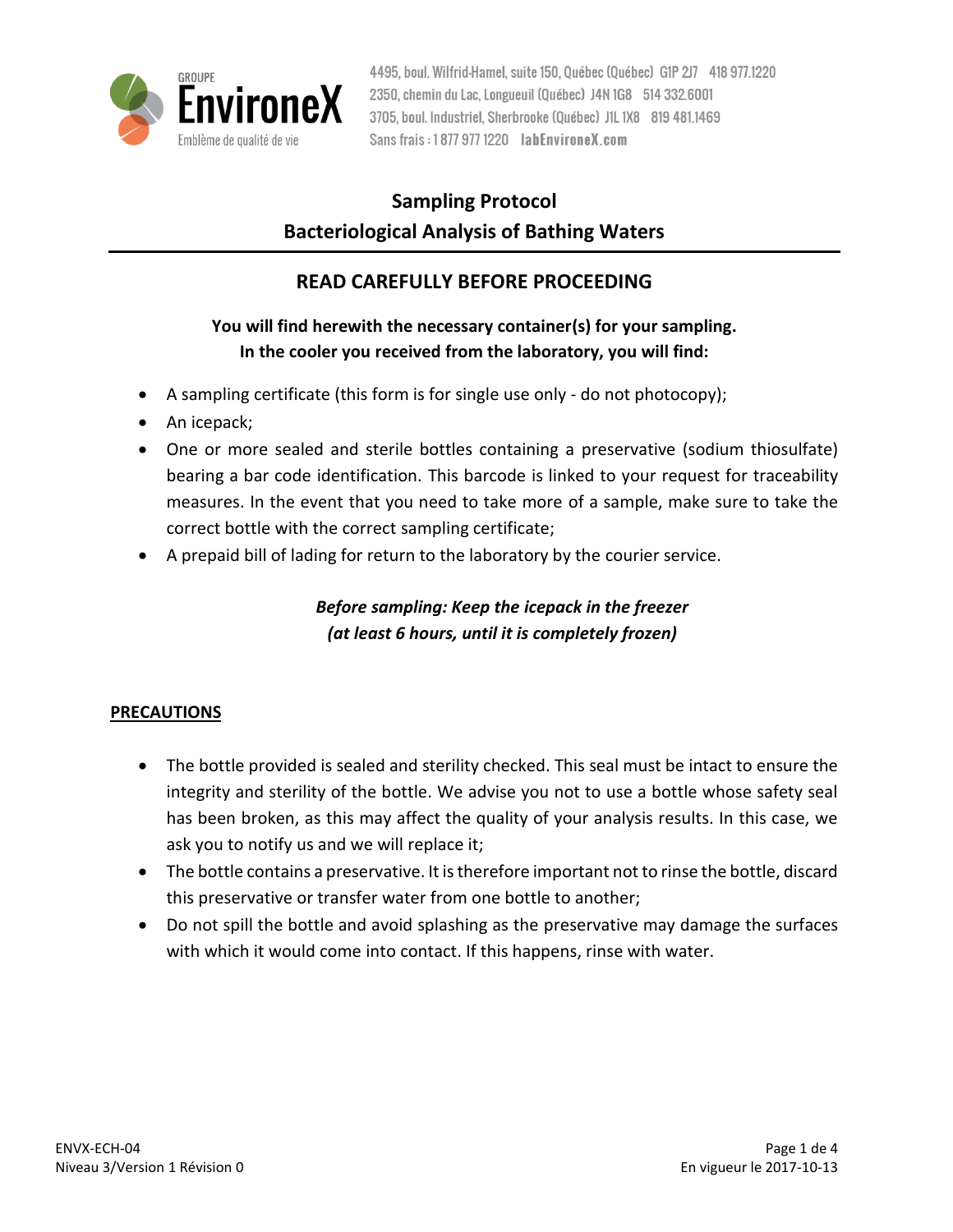

### **SAMPLING FOR SWIMMING POOLS AND OTHER ARTIFICIAL BASINS**

#### **(Regulation respecting the quality of water in swimming pools and other artificial pools)**

- 1. Always start a sampling campaign with the samples for microbiological analyzes and then with those for chemical analysis, where appropriate;
- 2. Sampling for microbiological analyzes should be carried out with particular attention and the sampler should ensure that the hands are cleaned beforehand;
- 3. All samples for microbiological testing shall be taken from the wide-mouth sterile containers provided by the laboratory. Any other type of container will cause your sample to be rejected. These containers contain a preservative to neutralize chlorine. It is important not to rinse or lose this preservative;
- 4. In order to preserve the sterility of the container, open it only at the time of sampling;
- 5. The sample must be taken from an uncrowded part of the pool when sampling between the outlet of the filtration system and the return of water. In the case of whirlpools, samples may be taken at any point below the surface of the water;
- 6. Samples for microbiological and turbidity testing shall be collected during normal operating hours, 15 to 30 cm below the water surface or where the depth of the basin is less than 30 cm, halfway between the surface of the water and the bottom of the basin;
- 7. In order not to lose the reagent, care must be taken to dip the container towards the bottom of the basin in one motion and at an angle of 45°;
- 8. Containers should be filled to the shoulder with an air gap of at least 2.5 cm and the cap should be replaced immediately after sampling;
- 9. Cool samples if possible immediately after sampling before shipment. Samples frozen or containing traces of frazil will be discarded;
- 10. Carefully pack the samples and ensure that the caps are properly closed to prevent spillage during transport;
- 11. Ship the samples in the coolers provided by the laboratory, taking care to insert an icepack to maintain the temperature during transport.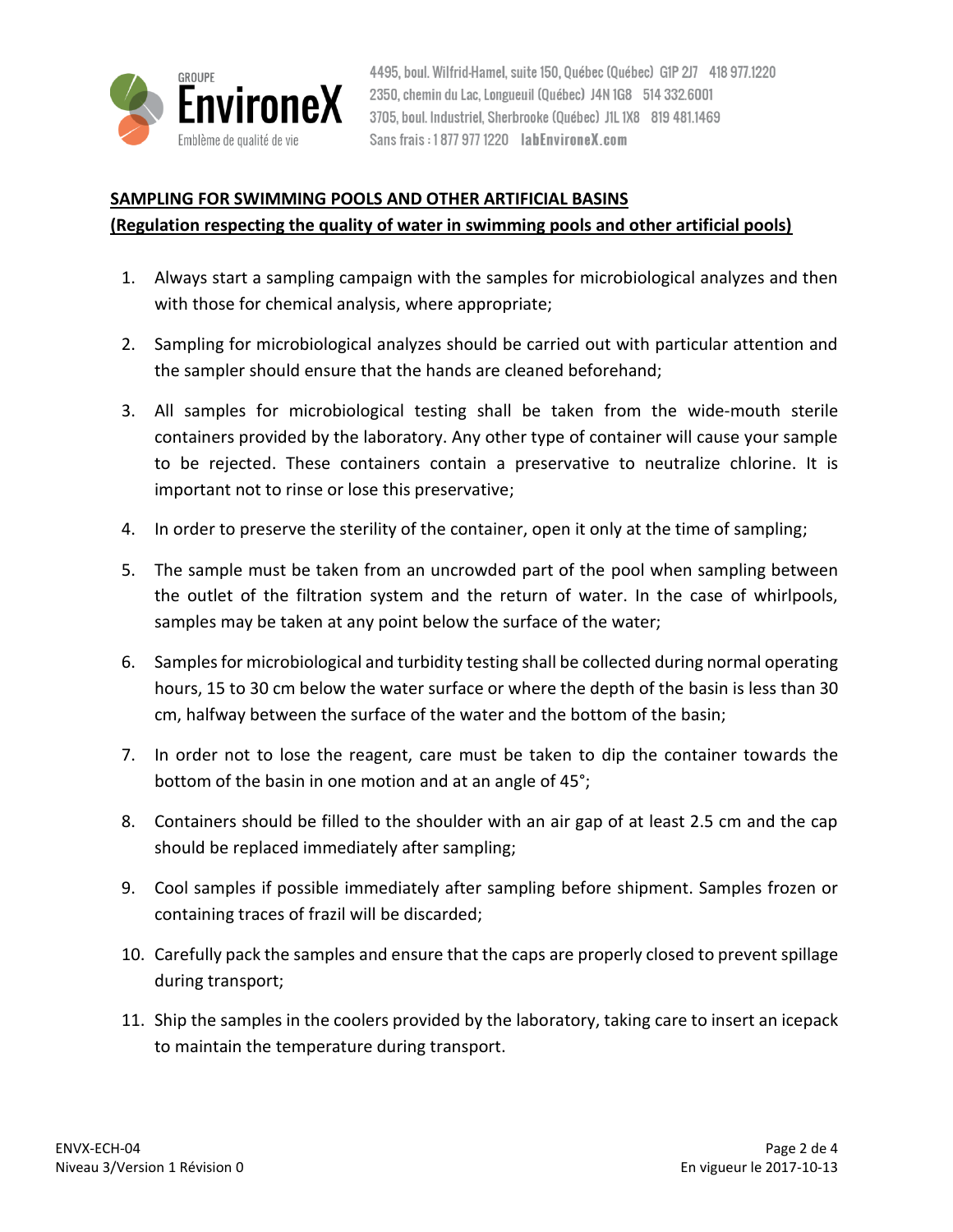

#### **SAMPLING FOR NATURAL BASINS (Lake, river, beach)**

- 1. Establish a range plan and define the number of stations to be sampled or according to the instructions of your consultant;
	- For a circular or linear beach with a bathing area less than 1.2 meters deep: collect at each station, about 2 meters apart, where the depth reaches 0.7 meters;
	- $\triangleright$  For a linear beach with a bathing zone deeper than 1.2 meter: sample alternately at each station, about 2 meters apart, where the depth reaches 0.3 meters and another where the depths reaches 1.2 meters. All samples for microbiological testing should be collected from the wide-mouth sterile containers provided by the laboratory. Any other type of container will cause your sample to be rejected. These containers contain a preservative to neutralize chlorine. It is important not to rinse or lose this preservative.
- 2. In order to preserve the sterility of the container, open the container only at the time of sampling. To avoid contaminating the container, avoid touching the inside of the container or cap with the fingers;
- 3. Unscrew the cap when sampling only. Immerse the bottle, to a depth of about 15cm below the surface of water in the opposite direction of the sampler, with the opening first to prevent the introduction of surface debris.
- 4. Pull up the water and discard the surplus so that the water is leveled with the line (2cm from the neck). Close the bottle tightly with the cap and shake well;
- 5. Cool samples if possible immediately after sampling before shipment;
- 6. Carefully pack the samples and ensure that the caps are properly closed to prevent spillage during transport;
- 7. Ship the samples in the coolers provided by the laboratory, taking care to insert an icepack to maintain the temperature during transport.